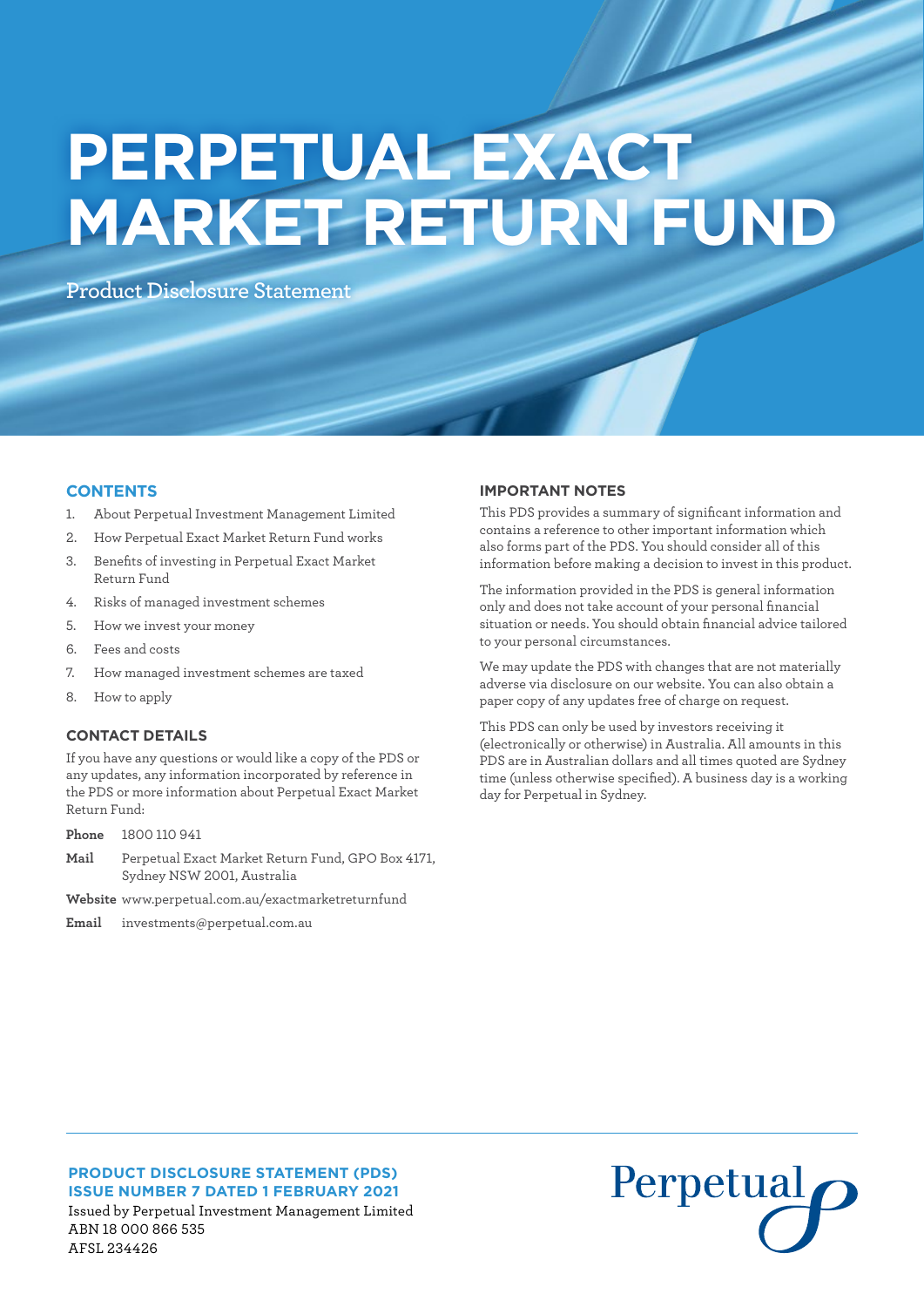# **1. ABOUT PERPETUAL INVESTMENT MANAGEMENT LIMITED**

Perpetual Investment Management Limited (PIML) is:

- • the responsible entity of Perpetual Exact Market Return Fund (Fund)
- • the issuer of units in the Fund and this PDS
- • the investment manager of the Fund.

PIML is one of Australia's leading investment managers with \$29.0 billion in funds under management (as at 30 September 2020). PIML is a wholly owned subsidiary of Perpetual Limited (ABN 86 000 431 827) and part of the Perpetual Group, which has been in operation for over 130 years. By employing some of the industry's best investment specialists and applying a proven investment philosophy, PIML has been able to help generations of Australians manage their wealth.

As the responsible entity of the Fund our main responsibilities are to manage the Fund according to its constitution (copy available free of charge by contacting us) and investment policy as well as properly administering it. We have established an investment review committee to set the investment objectives, investment guidelines and investment approach for the Fund. We may change the Fund's investment policy whenever we believe it's in the best interests of investors, without prior notice.

In carrying out our duties, we are subject to the Corporations Act and must:

- act honestly and in the best interests of investors
- exercise care and diligence.

Subject to the Corporations Act:

- we're not liable to investors for any losses in any way relating to the Fund, except to the extent to which the loss is caused by our fraud, negligence or breach of trust
- • our liability is limited to our ability to be indemnified out of the assets of the Fund.

# **2. HOW PERPETUAL EXACT MARKET RETURN FUND WORKS**

The Fund is a managed investment scheme that is registered with the Australian Securities and Investments Commission (ASIC) as Perpetual Exact Market Cash Fund (ARSN 110 147 389).

The Fund commenced in February 2005.

# **INVESTORS**

We authorise the use of this PDS as disclosure only for indirect investors who wish to access the Fund through an investor directed portfolio service (IDPS), IDPS-like scheme, a nominee or custody service or any other trading platform authorised by PIML (collectively referred to in this PDS as a 'Service').

As an indirect investor gaining exposure to the Fund through a Service, you do not yourself become an investor in the Fund. Instead, it is the Service operator, which invests for you and acts on your behalf, that has the rights of an investor. Certain provisions of the Fund's constitution are not relevant to indirect investors. For example, indirect investors cannot attend investor meetings or transfer or mortgage units in the Fund. You can request reports on your investment in the Fund from the Service operator and you should direct any inquiries to them.

'You' or 'your' refers to indirect investors in the Fund.

When you invest in the Fund, your money is pooled with investments from other investors and used to buy assets for the Fund, which we manage on behalf of all investors. Each unit that your Service operator holds in the Fund on your behalf confers a proportional beneficial interest in the Fund. However, you're not entitled to any particular asset of the Fund and we rather than you have ownership and control over the Fund's assets, management and operation.

# **VALUE OF YOUR INVESTMENT**

When you invest, your Service operator will be allocated units in the Fund on your behalf. The value of your investment in the Fund will vary as the Fund's daily unit price changes to reflect increases or decreases in the market value of the Fund's assets.

## **INVESTMENTS AND WITHDRAWALS**

You can invest in or withdraw from the Fund by directing your Service operator to lodge an investment application or withdrawal request, as applicable, with us.

As you are investing indirectly through a Service, you should contact your Service operator for details about your Service operator's requirements relating to the following:

- • any minimum investment and withdrawal amounts
- processing requirements and timeframes
- distribution payment options
- identification verification procedures
- privacy policy.

You should also use any relevant application and other forms provided by your Service operator.

## **HOW UNITS ARE ISSUED OR WITHDRAWN**

If our Sydney office receives and accepts an investment application or withdrawal request by 3.00pm on any business day, the investment or withdrawal will be processed using that day's entry or exit price. If received and accepted after 3.00pm, it will be processed using the next calculated entry or exit price. If it's a nonworking day for Perpetual in Sydney, the investment or withdrawal will be processed using the next available entry or exit price.

The number of units issued to your Service operator is determined by dividing the investment amount by the applicable entry price. The number of units withdrawn for withdrawals is determined by dividing the withdrawal amount by the applicable exit price.

For current entry and exit prices, visit our website or contact us.

We have the discretion not to accept applications and can delay processing them if we believe that's in the best interests of investors or if required by law.

The proceeds from your withdrawal will usually be available to your Service operator within two business days from when we have accepted the request, given normal operating conditions, but no later than 70 days after we have accepted the request.

# **SUSPENSION OF APPLICATIONS AND WITHDRAWALS**

In certain emergency situations that impact the effective and efficient operation of a market for an asset in the Fund or in circumstances where we otherwise consider it to be in investors' interests, we may suspend processing all applications or withdrawals for the Fund in accordance with the Fund's constitution. This means that there may be times when your Service operator on your behalf is unable to:

- • invest additional amounts into the Fund
- withdraw from the Fund within the usual period of two business days from when we accept a withdrawal request.

#### **WITHDRAWAL OF LARGE INVESTMENTS**

We can in certain circumstances also delay or stagger the payment of large withdrawal requests.

# **DISTRIBUTIONS**

A distribution is the payment of the Fund's distributable income to investors at predetermined intervals. The distributable income may include interest, realised net capital gains and other income. The components of a distribution will depend on the nature of the Fund's assets.

The distribution amount depends on the Fund's distributable income. The amount of your distribution will be proportionate to the number of units your Service operator holds on your behalf relative to the number of units on issue at the end of the distribution period. The amount will vary and sometimes there might not be any distribution.

At the end of each distribution period, the Fund's unit price will typically fall as it is adjusted to reflect the amount of any distribution. As your distribution amount is based on the entire distribution period, the closer you invest before the end of a distribution period the greater the possibility is that you may receive back some of your capital as income in the distribution for that period.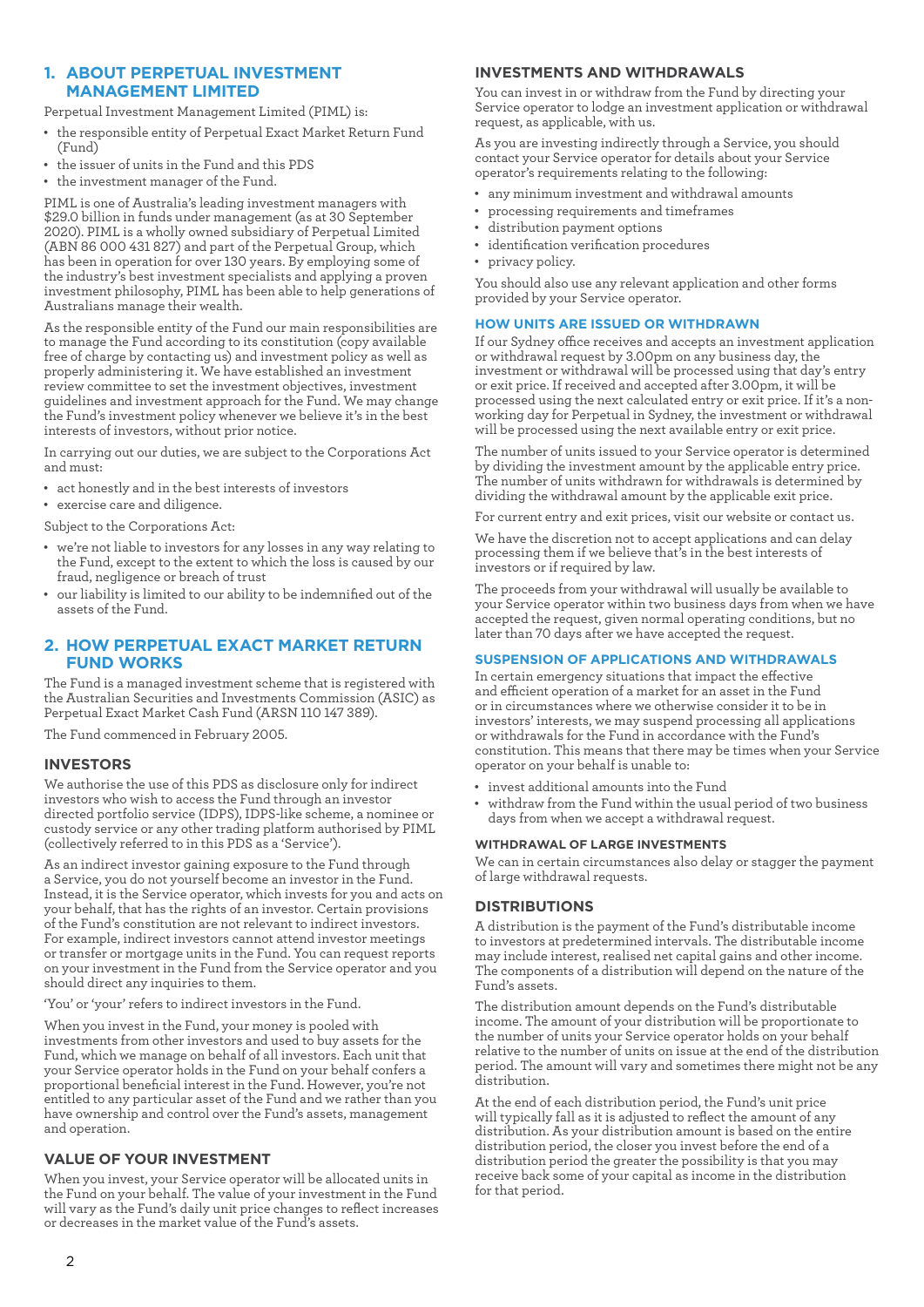Distribution of the Fund's distributable income to investors generally occurs quarterly as at 31 March, 30 June, 30 September and 31 December. Distributions not reinvested are generally paid to your Service operator within 14 days after the end of the distribution period. However, the Fund's constitution allows up to 90 days after the end of the distribution period.

The Fund's constitution lets us make special distributions on an interim basis without prior notice to you. Any realised net capital gains are generally included in the 30 June distribution.

You still have to pay tax on the distribution even if it is reinvested (if your Service operator offers this option).

We can determine to reinvest part or all of your distribution in the Fund.

As the Fund has elected into the AMIT regime, there may be implications for distributions (see 'Distributions' on page 8 for details).

# **REGULAR REPORTING/UPDATED INFORMATION**

All reports will be sent directly to your Service operator. They will use this information to provide you with regular reporting and information to help you complete your annual income tax return. Please contact your Service operator with any investor inquiries.

You can go to our website or contact us for the latest investment returns and any other updated information in relation to the Fund. Other general information is also provided in the Fund's annual report, which is also available at our website.

As a disclosing entity, the Fund is subject to regular reporting and continuous disclosure obligations. You may obtain a copy of this information at our website, or from us, free of charge, or ASIC (where applicable).

# **HOW UNITS ARE PRICED AND INVESTMENTS ARE VALUED**

Unit prices for the Fund are calculated by:

- • establishing the net asset value of the Fund
- • for entry unit prices adding the applicable transaction costs to the net asset value and then dividing the adjusted net asset value by the number of units on issue to determine the entry unit price
- for exit unit prices deducting the applicable transaction costs from the net asset value and then dividing the adjusted net asset value by the number of units on issue to determine the exit unit price.

We generally determine the net asset value of the Fund on each business day. Valuations may also be made when money is deposited into, or withdrawn from, the Fund. The net asset value is calculated by deducting the value of the Fund's liabilities from the value of its gross assets.

The net asset value of investments in the Fund includes unrealised gains and losses and any income and realised gains accrued but not yet distributed. If unrealised gains are realised in the future, any assessable portion may be distributed to investors. Any amounts payable to or receivable by the counterparty under the swap agreement are also included in the net asset value of the Fund.

The fixed income investments of the Fund are valued on a heldto-maturity basis. Other investments are valued at their market value. Where we cannot value the Fund appropriately using these methods we may use a different valuation method.

A copy of our unit pricing policy, including details of any discretions that we may exercise in various circumstances, is available at our website or can be obtained free of charge by contacting us.

## **INTEREST EARNED ON APPLICATION, WITHDRAWAL AND DISTRIBUTION ACCOUNTS**

Application money, proceeds of withdrawal requests and distribution amounts are held in trust accounts prior to being processed. A member of the Perpetual Group retains any interest earned on these accounts.

# **3. BENEFITS OF INVESTING IN PERPETUAL EXACT MARKET RETURN FUND**

The Fund provides investors with the potential for regular income and lower volatility than other income strategies through an actively managed, highly diversified and liquid investment.

The Fund aims to provide investors with a return that matches the pre-tax benchmark performance of the Bloomberg AusBond Bank Bill Index (referred to as Exact Benchmarking) on an ongoing basis. While Exact Benchmarking applies, investors in the Fund will earn the pre-tax benchmark return regardless of the return that the Fund actually derives from its assets (see 'Investment structure' on page 5 for further information).

# **4. RISKS OF MANAGED INVESTMENT SCHEMES**

All investments carry risk. The value of your investment may fall for a number of reasons, which means that you may receive back less than your original investment when you withdraw or you may not receive income over a given timeframe. Before making an investment decision, it's important to understand the risks that can affect the value of your investment. While it's not possible to identify every risk relevant to investing in the Fund, we have detailed in the following table significant risks that may affect your investment. Different strategies may carry different levels of risk, depending on the assets that make up the strategy, and assets with the highest long-term returns may also carry the highest level of short-term risk due to their generally larger fluctuations in returns.

While we can't completely eliminate investment risks, we aim to manage their impact by setting consistent and carefully considered investment guidelines. To manage counterparty risk associated with the use of a swap agreement, we will either deal only with counterparties that have appropriate ratings from a recognised rating agency or, as is the case at present where the counterparty is not rated, we have obtained a limited guarantee which may be called upon if the counterparty does not honour its swap agreement (see 'Swap agreement' and 'Swap guarantee' on page 5 for further information).

The level of risk for each person will vary depending on a range of factors including age, investment timeframe, other investments and risk tolerance. Your financial adviser can assist you in determining whether the Fund is suited to your financial needs and the level of diversification you need.

Neither we nor any company in the Perpetual Group guarantee that you will earn any return on your investment or that your investment will gain in value or retain its value. The level of returns will vary, and future returns may differ from past returns. Investment in the Fund is subject to investment risk, including possible delays in repayment and loss of income and capital invested.

#### SIGNIFICANT RISKS

| <b>TYPE OF RISK</b>   | <b>DESCRIPTION OF RISK</b>                                                                                                                                    |
|-----------------------|---------------------------------------------------------------------------------------------------------------------------------------------------------------|
| Counterparty<br>risk  | A loss may occur if the other party to a contract (eg derivatives contract, swap agreement or guarantee) defaults on<br>their obligations under the contract. |
| Credit risk           | The issuer or party to a transaction may not repay the principal, make interest payments or fulfil other financial<br>obligations in full and/or on time.     |
|                       | The market value of an investment can also fall significantly when the perceived risk of a note or bond increases or its<br>credit rating declines.           |
| Asset risk            | A particular asset that the Fund invests in may fall in value, which can result in a reduction of your investment.                                            |
| Interest rate<br>risk | Changes in interest rates may have a negative impact, either directly or indirectly, on investment returns.                                                   |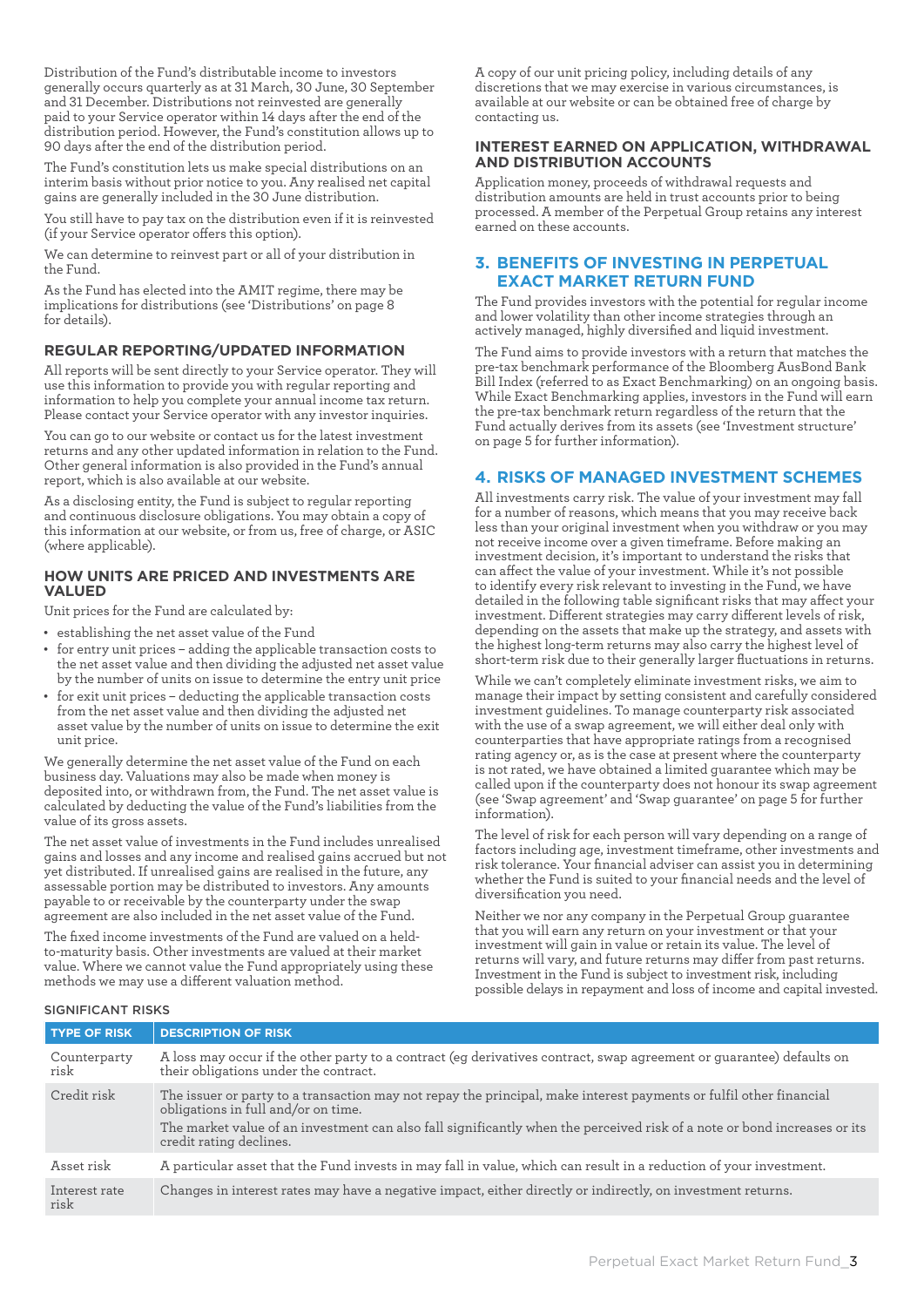# **SIGNIFICANT RISKS** (CONTINUED)

| <b>TYPE OF RISK</b>            | <b>DESCRIPTION OF RISK</b>                                                                                                                                                                                                                                                                                                                                                                                                                                                                                                                                                                                                                                                                                                                                         |
|--------------------------------|--------------------------------------------------------------------------------------------------------------------------------------------------------------------------------------------------------------------------------------------------------------------------------------------------------------------------------------------------------------------------------------------------------------------------------------------------------------------------------------------------------------------------------------------------------------------------------------------------------------------------------------------------------------------------------------------------------------------------------------------------------------------|
| Market and<br>economic risk    | Certain events may have a negative effect on the price of all types of investments within a particular market. These<br>events may include changes in economic, social, technological or political conditions, as well as market sentiment,<br>the causes of which may include changes in governments or government policies, political unrest, wars, terrorism,<br>pandemics and natural, nuclear and environmental disasters. The duration and potential impacts of such events can be<br>highly unpredictable, which may give rise to increased and/or prolonged market volatility.                                                                                                                                                                             |
| Derivatives risk               | Derivative market values can fluctuate significantly and, as a result, potential gains and losses can be magnified.<br>Losses can occur where the value of the derivative fails to move in line with the underlying asset or where a greater<br>exposure to a market is created through the derivative position than is backed by the assets of the Fund. Other risks<br>applying to derivatives include counterparty risk and liquidity risk, or where the derivative position is difficult or<br>costly to reverse.<br>A counterparty may also be required to take collateral from the Fund's assets to support a derivatives contract.<br>Therefore, there is a risk that if the counterparty becomes insolvent, the Fund's assets may not be returned in full. |
|                                | See 'Use of derivatives' on this page for further details about how derivatives may be used in managing the Fund.                                                                                                                                                                                                                                                                                                                                                                                                                                                                                                                                                                                                                                                  |
| Legal and<br>regulatory risk   | Changes in legislation and differences between rules (including interpretation of the law) in domestic and foreign<br>markets, including those dealing with taxation, accounting and investments, may adversely impact your investment.                                                                                                                                                                                                                                                                                                                                                                                                                                                                                                                            |
| Other<br>investment<br>risks   | The investment professionals employed to manage the Fund may change, which may affect the future performance of<br>the Fund.<br>Investing in the Fund may have a different tax outcome than investing directly because of the application of tax laws<br>to the Fund and the impact of investments and withdrawals by other investors. One result is that you may receive back<br>some of your capital as income.<br>Transactions may be suspended, which may result in delays in paying withdrawal requests.<br>The Fund may be terminated.                                                                                                                                                                                                                       |
| Operational<br>and cyber risks | The Fund's operations may be adversely impacted by breakdowns in internal/external administrative processes or<br>circumstances beyond our reasonable control, such as failure of technology or infrastructure, or natural disasters.<br>Despite security measures, fraud, data loss/damage or business disruption may result from cyber threats against or<br>unauthorised infiltration of our technology systems and networks or those of our service providers.                                                                                                                                                                                                                                                                                                 |

# **5. HOW WE INVEST YOUR MONEY**

**When choosing a fund in which to invest, you should consider the likely investment return, the risk and your investment timeframe.** We recommend you consult a financial adviser for assistance in determining whether the Fund is appropriate for you.

## **FUND INVESTMENTS**

The Fund predominantly invests in cash (including deposits and money market) and fixed income securities, but may have exposure to other securities including derivative instruments. The Fund predominantly holds Australian assets but may also hold offshore assets (for which the currency risk may be hedged).

The Fund may invest in assets directly or indirectly by investing in other Perpetual managed funds that have similar investment objectives and authorised investments.

#### **CASH**

Cash investments include bank accounts, discount securities (eg bank bills), short-term deposits and money market funds which may invest in fixed income instruments and loans. Cash provides a relatively consistent rate of return in the form of regular interest payments, generally in line with short-term interest rates and is widely considered the lowest investment risk.

#### **DEPOSITS**

Deposits are products offered by authorised deposit-taking institutions (ADIs). ADIs are regulated by the Australian Prudential Regulation Authority (APRA), which enforces standards designed to ensure that under all reasonable circumstances ADIs can meet their obligations to depositors.

#### **MONEY MARKET**

Money market instruments are considered highly liquid fixed income instruments with a short maturity profile.

#### **FIXED INCOME**

Fixed income instruments are securities issued by an issuer for a pre-determined period. The issuers may include governments, banks, corporations and asset backed trusts. The instruments when issued usually provide a return in the form of defined periodic income payments and the return of principal at maturity. These income payments are either fixed when issued or set periodically against a benchmark.

# **INVESTMENT APPROACH**

The Fund aims to achieve Exact Benchmarking by investing in cash (including deposits and money market) and fixed income securities. If, however, the Fund's investments fall short of the required return, the Fund will still deliver the benchmark return to investors through a swap agreement while Exact Benchmarking applies.

The Fund is managed on a total pre-tax return basis. The income and growth components may vary from the Bloomberg AusBond Bank Bill Index while the total return matches the pre-tax benchmark return.

#### **USE OF DERIVATIVES**

A derivative is a financial instrument that derives its value from the price of a physical security or market index.

Derivatives may be used in the management of the Fund to:

- • protect against changes in the market value of existing investments
- achieve a desired investment position without buying or selling the underlying physical asset
- • take advantage of price differences (known as arbitrage)
- • manage the duration of the Fund
- • manage actual and anticipated interest rate, currency and credit risks.

Derivatives will not be used for gearing purposes.

#### **ENVIRONMENTAL, SOCIAL, GOVERNANCE AND ETHICAL FACTORS**

Increasingly, investment managers are developing their own policies regarding their method for considering environmental, social (which includes labour standards) and governance (ESG) factors which may influence the purchase, sale or retention of an individual investment.

PIML has a long-standing commitment to responsible investment, and in 2009 became a signatory to the United Nations supported Principles for Responsible Investment (PRI). PRI signatories recognise the growing social and political expectation that the companies they invest in conduct themselves responsibly and sustainably. Our commitment to PRI acknowledges that, as a company and as an industry, we must continue to improve our understanding of how ESG factors impact investment returns for individual assets and across the economy.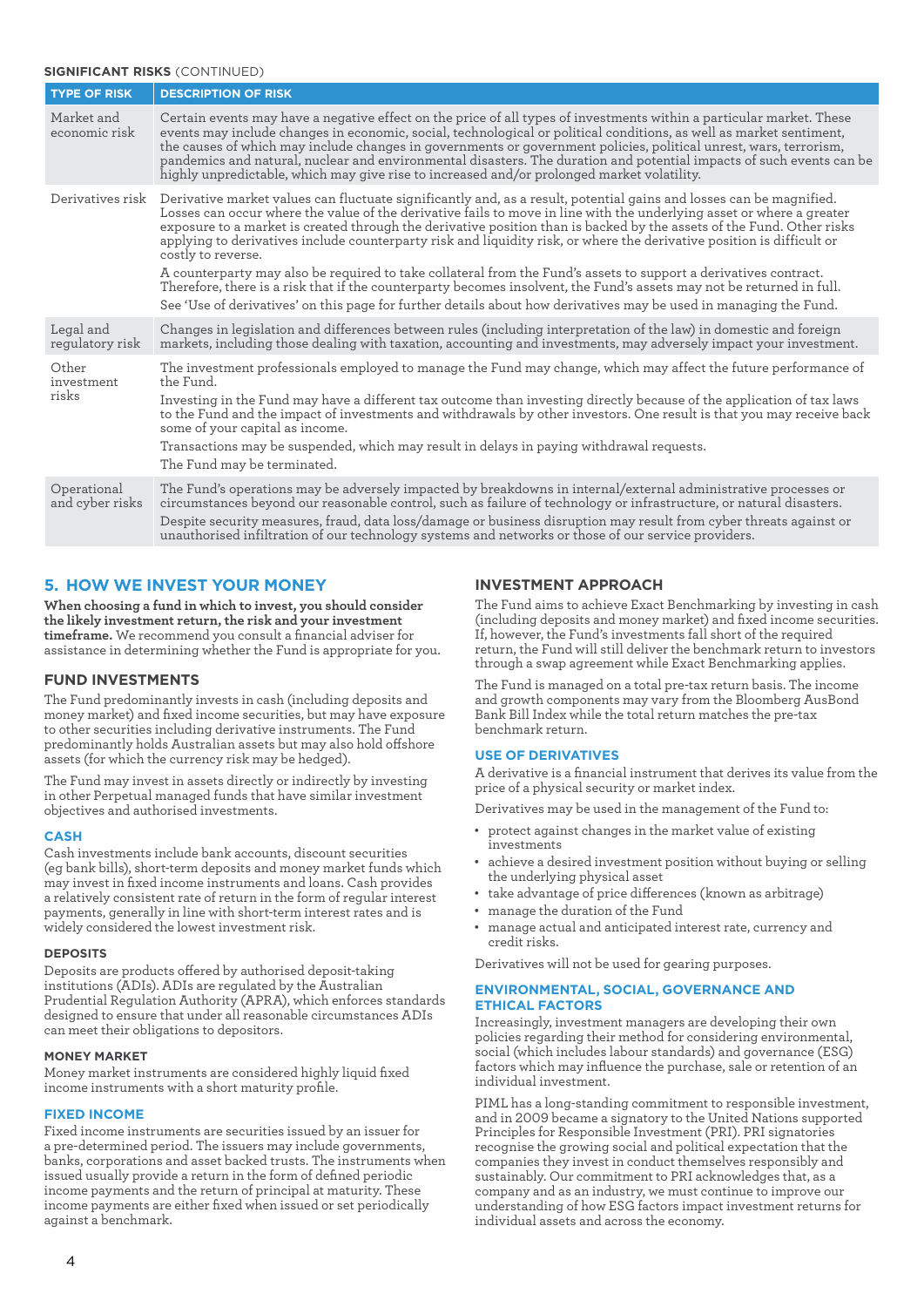Our consideration of ESG factors for the Fund does not include making ethical or moral judgements on particular practices or issues. Instead, when deciding whether to buy, retain or sell an investment, we consider those ESG risks only to the extent that they are relevant to the current or future value of the investment.

#### **BORROWING**

The Fund currently doesn't intend to borrow as part of its investment strategy. However, borrowing may occur in the management of the Fund. The Fund may borrow from a variety of sources, including companies associated with the Perpetual Group (in which case the terms are set on a commercial and arm's length basis).

## **INVESTMENT STRUCTURE**

#### **SWAP AGREEMENT**

To achieve Exact Benchmarking, the Fund has entered into a total return swap agreement with Perpetual Australia Pty Limited (ABN 86 002 785 720) (PAPL), a wholly owned subsidiary of Perpetual Limited whose principal activity is acting as the counterparty to swap agreements.

Under this swap agreement, PIML swaps with PAPL the return that PIML achieves from investing the Fund's assets for the benchmark return. Therefore, if the performance of the assets in the Fund:

- outperforms the benchmark return, then the Fund will pay the outperformance to PAPL or
- underperforms the benchmark return, then the Fund will receive payments from PAPL to bring its return up to the benchmark return.

This means that, while Exact Benchmarking applies, investors in the Fund will earn the pre-tax benchmark return regardless of the return that the Fund actually derives from its assets. The difference between these amounts is determined and accrued daily and cash settled monthly between the Fund and PAPL.

PIML, as the responsible entity of the Fund, may enter into swap agreements with other institutions provided that they have appropriate ratings from a recognised rating agency and/or appropriate guarantees.

#### **SWAP GUARANTEE**

National Australia Bank Limited (NAB) has provided PIML, as the responsible entity of the Fund, with a limited bank guarantee that can be called on by PIML in the event of a shortfall by PAPL under the swap agreement. There is a risk that the value of the guarantee may be insufficient to cover the obligations of PAPL.

The guarantee may be cancelled by PIML at any time, but we will not do so without first notifying investors. If you would like more information regarding the guarantee facility, including the guarantee amount, please contact us.

PIML, as the responsible entity of the Fund, may obtain new or additional guarantees from recognised financial institutions.

NAB does not guarantee the performance of either the Fund or the swap agreement. Investors have no recourse to the NAB guarantee nor any rights against NAB.

#### **CESSATION OF EXACT BENCHMARKING**

Exact Benchmarking may cease to apply to Perpetual Exact Market Return Fund in the following situations.

#### **INVESTORS' DECISION**

Investors may determine by a majority vote in a postal ballot that Exact Benchmarking will no longer apply to the Fund. Exact Benchmarking may be reinstated by the postal vote mechanism at any time. However, as an indirect investor gaining exposure to the Fund through a Service, you do not yourself become an investor in the Fund. Instead, it is the Service operator, investing for you, that has the rights (including voting rights) of an investor.

#### **EVENT OF FORCE MAJEURE**

If an event of force majeure occurs in relation to the Fund, PIML may determine that Exact Benchmarking will cease to apply. A force majeure event is an act beyond the control of the responsible entity, including an act of God, embargo, civil or labour disturbance, act of war, war, act of any government authority or legal restraint and fraud which directly results in a person failing wholly or partly to perform their obligations in respect of an asset held directly or indirectly by the Fund. Exact Benchmarking will recommence when the event of force majeure ceases (as determined by PIML).

#### **TERMINATION OF THE SWAP AGREEMENT**

PAPL can terminate the current swap agreement with 60 days' notice to PIML. Exact Benchmarking would cease to apply to the Fund if PIML was unable to enter into a replacement swap agreement (on commercially acceptable terms) with another appropriate institution by the end of the notice period.

#### FUND PROFILE

#### **PERPETUAL EXACT MARKET RETURN FUND**

#### **Suitability**

Designed for investors with the appropriate risk level, investment timeframe and objective – see below.

**Risk level1**

 $2 - L$ ow

#### **Minimum suggested timeframe2**

One year or more

#### **Investment return objective**

Aims to provide investors with a regular income return that matches the pre-tax benchmark performance of the Bloomberg AusBond Bank Bill Index (referred to as Exact Benchmarking) on an ongoing basis.

#### **Investment guidelines3**

Cash and fixed income securities 100%

- 
- 1 The risk level represents the Standard Risk Measure (SRM), which is based on industry guidance to allow investors to compare funds that are expected to deliver a similar number of negative annual returns over any 20 year period, as follows.

| <b>RISK</b><br><b>BAND</b> | <b>RISK LABEL</b> | <b>ESTIMATED NUMBER OF NEGATIVE</b><br><b>ANNUAL RETURNS OVER ANY</b><br><b>20 YEAR PERIOD</b> |
|----------------------------|-------------------|------------------------------------------------------------------------------------------------|
|                            | Very low          | Less than 0.5                                                                                  |
| 2.                         | Low               | 0.5 to less than 1                                                                             |
| 3                          | Low to medium     | 1 to less than 2                                                                               |
| 4                          | Medium            | 2 to less than 3                                                                               |
| 5                          | Medium to high    | 3 to less than 4                                                                               |
| 6                          | High              | 4 to less than 6                                                                               |
|                            | Very high         | 6 or greater                                                                                   |

The SRM is not a complete assessment of all forms of investment risk, for instance it does not detail what the size of the negative return could be or the potential for a positive return to be less than an investor may require to meet their objectives. Further, it does not take into account the impact of administration fees on the likelihood of a negative return.

Investors should still ensure they are comfortable with the risks and potential losses associated with the Fund.

The SRM for the Fund may change over time for various reasons, including as a result of reviews of the underlying capital market assumptions that are used in its calculation and future changes to asset allocations by the investment manager. Any changes to the SRM at any time will be available at our website.

- 2 This is a guide only and not a recommendation. You should discuss your investment in the Fund with your financial adviser to ensure that it meets your needs.
- 3 This provides an indication of what the Fund will invest in directly or indirectly. The Fund invests predominantly in investment grade securities, but may also invest in subinvestment grade securities.

**Investment grade** – a term given to securities that have a high probability of payment of interest and repayment of capital.

**Sub-investment grade** – a term given to securities where there is a higher risk that the issuer may not be able to meet interest payments or the repayment of principal if difficult conditions arise.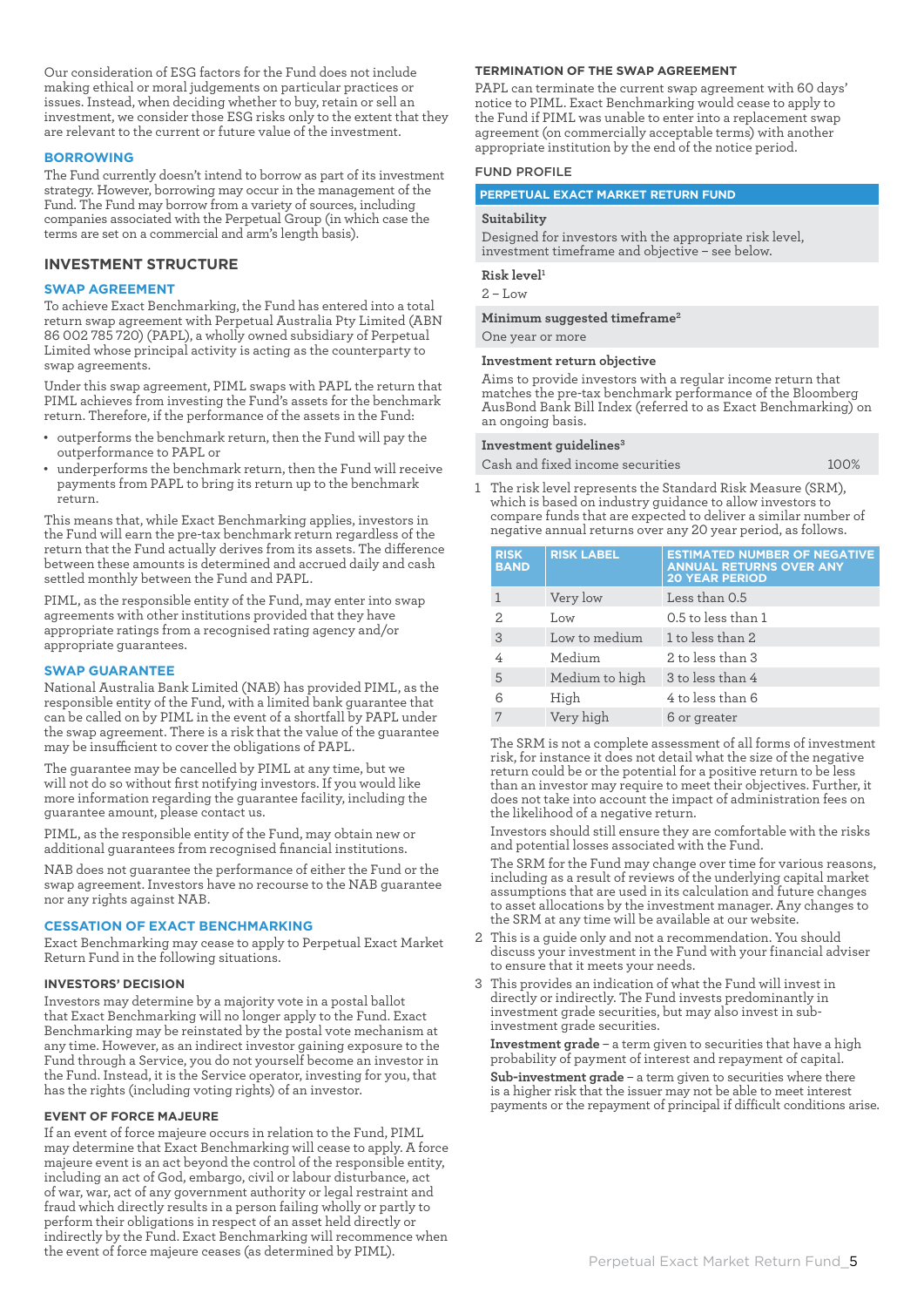# **6. FEES AND COSTS**

#### **DID YOU KNOW?**

**Small differences in both investment performance and fees and costs can have a substantial impact on your long-term returns.**

**For example, total annual fees and costs of 2% of your account balance rather than 1% could reduce your final return by up to 20% over a 30-year period (for example, reduce it from \$100,000 to \$80,000).**

**You should consider whether features such as superior investment performance or the provision of better member services justify higher fees and costs.**

**You may be able to negotiate to pay lower fees. Ask the fund or your financial adviser.**

#### **TO FIND OUT MORE**

If you would like to find out more, or see the impact of the fees based on your own circumstances, the **Australian Securities and Investments Commission (ASIC)** MoneySmart website (www.moneysmart.gov.au) has a managed funds fee calculator to help you check out different fee options.

# **FEES AND COSTS SUMMARY**

The information in the 'Fees and costs summary' can be used to compare costs between different managed investment schemes. You should read all the information about fees and costs because it is important to understand their impact on your investment.

Fees and costs can be deducted from investment returns or from the Fund's assets as a whole.

Any additional fees that you may be charged by your Service operator for investing in the Fund via their Service should be set out in your Service operator's disclosure document.

#### FEES AND COSTS SUMMARY

| PERPETUAL EXACT MARKET RETURN FUND                                                                                  |                                                                                                                                           |                                                                                                                                                                                                                                        |  |  |
|---------------------------------------------------------------------------------------------------------------------|-------------------------------------------------------------------------------------------------------------------------------------------|----------------------------------------------------------------------------------------------------------------------------------------------------------------------------------------------------------------------------------------|--|--|
| <b>TYPE OF FEE OR COST</b>                                                                                          | <b>AMOUNT</b>                                                                                                                             | <b>HOW AND WHEN PAID</b>                                                                                                                                                                                                               |  |  |
| <b>ONGOING ANNUAL FEES AND COSTS</b>                                                                                |                                                                                                                                           |                                                                                                                                                                                                                                        |  |  |
| Management fees and<br>costs<br>The fees and costs                                                                  | Nil while Exact<br>Benchmarking<br>applies.                                                                                               | Not applicable while<br>Exact Benchmarking<br>applies.                                                                                                                                                                                 |  |  |
| for managing your<br>investment                                                                                     | $0.226\%$ pa<br>if Exact<br>Benchmarking<br>ceases to apply<br>other than as<br>a result of an<br>event of force<br>majeure. <sup>1</sup> | Management fees<br>are deducted directly<br>from the Fund's assets<br>and reflected in its<br>daily unit price.<br>Management costs<br>may be charged<br>directly to the Fund<br>and/or incurred<br>indirectly in<br>underlying funds. |  |  |
| Performance fees<br>Amounts deducted<br>from your investment<br>in relation to the<br>performance of the<br>product | Nil.                                                                                                                                      | Not applicable.                                                                                                                                                                                                                        |  |  |
| <b>Transaction costs</b><br>The costs incurred by<br>the scheme when buying<br>or selling assets                    | Nil.                                                                                                                                      | Not applicable -<br>transaction costs<br>do not impact<br>investment returns<br>paid to investors while<br>Exact Benchmarking<br>applies and the Fund's<br>buy/sell spread is nil.                                                     |  |  |

## **FEES AND COSTS SUMMARY (CONTINUED)**

| PERPETUAL EXACT MARKET RETURN FUND                                                                                               |                                             |                                                        |  |
|----------------------------------------------------------------------------------------------------------------------------------|---------------------------------------------|--------------------------------------------------------|--|
| <b>TYPE OF FEE OR COST</b>                                                                                                       | <b>AMOUNT</b>                               | <b>HOW AND WHEN PAID</b>                               |  |
| MEMBER ACTIVITY RELATED FEES AND COSTS (fees for services or<br>when your money moves in or out of the product)                  |                                             |                                                        |  |
| Establishment fee<br>The fee to open your<br>investment                                                                          | Nil.                                        | Not applicable.                                        |  |
| Contribution fee<br>The fee on each amount<br>contributed to your<br>investment                                                  | Nil                                         | Not applicable.                                        |  |
| Buy/sell spread<br>An amount deducted<br>from your investment<br>representing costs<br>incurred in transactions<br>by the scheme | Nil while Exact<br>Benchmarking<br>applies. | Not applicable while<br>Exact Benchmarking<br>applies. |  |
| Withdrawal fee<br>The fee on each amount<br>you take out of your<br>investment                                                   | Nil                                         | Not applicable.                                        |  |
| Exit fee<br>The fee to close your<br>investment                                                                                  | Nil.                                        | Not applicable.                                        |  |
| Switching fee<br>The fee for changing<br>investment options                                                                      | Nil.                                        | Not applicable.                                        |  |

1 See 'Cessation of Exact Benchmarking' on page 5 for further information.

We may change our fees without your consent. However, we won't increase our management fee, or introduce any new fees, without giving your Service operator at least 30-days' written notice.

# **EXAMPLE OF ANNUAL FEES AND COSTS**

This table gives an example of how the fees and costs in Perpetual Exact Market Return Fund while Exact Benchmarking applies can affect your investment over a 1-year period. You should use this table to compare this product with other products offered by managed investment schemes.

| <b>EXAMPLE - PERPETUAL</b><br><b>EXACT MARKET RETURN</b><br><b>FUND</b>                                               |                       | <b>BALANCE OF \$50,000' WITH A</b><br><b>CONTRIBUTION OF \$5,000 DURING</b><br><b>YEAR</b>                                                                                                                                                                                                                                                  |  |
|-----------------------------------------------------------------------------------------------------------------------|-----------------------|---------------------------------------------------------------------------------------------------------------------------------------------------------------------------------------------------------------------------------------------------------------------------------------------------------------------------------------------|--|
| Contribution<br>fees                                                                                                  | Nil                   | For every additional \$5,000 you put<br>in, you will be charged \$0.00                                                                                                                                                                                                                                                                      |  |
| <b>PLUS</b><br>Management<br>fees and costs                                                                           | $0.00\%$ <sup>2</sup> | <b>And,</b> for every \$50,000 you have<br>in Perpetual Exact Market Return<br>Fund you will be charged or have<br>deducted from your investment<br>$$0.00$ each year <sup>2</sup>                                                                                                                                                          |  |
| <b>PLUS</b><br>Performance<br>fees                                                                                    | Nil                   | <b>And</b> , you will be charged or have<br>deducted from your investment<br>\$0.00 in performance fees each<br>year                                                                                                                                                                                                                        |  |
| <b>PLUS</b><br>Transaction<br>costs                                                                                   | 0.00%                 | <b>And</b> , you will be charged or have<br>deducted from your investment<br>\$0.00 in transaction costs <sup>2</sup>                                                                                                                                                                                                                       |  |
| <b>EQUALS</b><br>Cost of<br>Perpetual<br><b>Exact Market</b><br>Return Fund<br>while Exact<br>Benchmarking<br>applies |                       | If you had an investment of<br>\$50,000 at the beginning of the<br>year and you put in an additional<br>\$5,000 during that year, you would<br>be charged fees and costs of \$0.00. <sup>2</sup><br>What it costs you will depend on<br>whether Exact Benchmarking<br>applies and, if not, the fees your<br>Service operator may negotiate. |  |

1 We have assumed a constant value of \$50,000 for the whole year.

2 If Exact Benchmarking ceased to apply other than as a result of an event of force majeure, you would instead be charged a management fee of 0.226% pa (\$113.00 each year) plus any relevant management costs and transaction costs.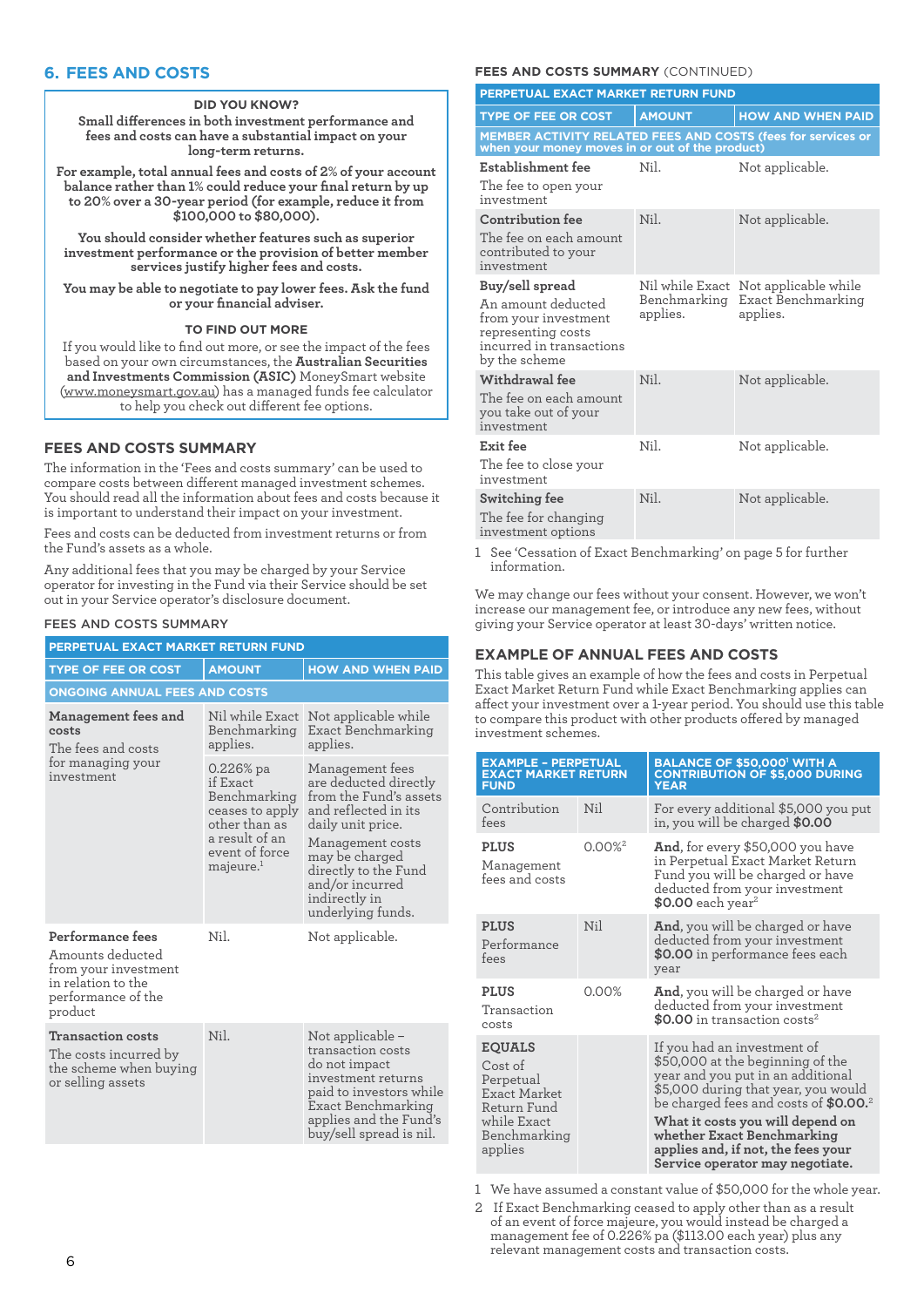# **ADDITIONAL EXPLANATION OF FEES AND COSTS**

# **ONGOING ANNUAL FEES AND COSTS**

**No ongoing annual fees and costs are charged while Exact Benchmarking applies. If Exact Benchmarking ceases to apply other than as a result of an event of force majeure, ongoing annual fees and costs will be charged as set out below.**

The ongoing annual fees and costs for the Fund comprise:

- • management fees and costs
- • transaction costs.

The amounts shown in this PDS include all ongoing annual fees and costs as at the date of the PDS. Any updates from time to time, which are not materially adverse, will be available at our website.

Ongoing annual fees and costs may vary in future years. Updated details will also be available at our website each year.

## **MANAGEMENT FEES AND COSTS**

#### *MANAGEMENT FEES*

If Exact Benchmarking ceases to apply other than as a result of an event of force majeure, we will receive a management fee of 0.226% per annum for managing your investment in the Fund.

#### Differential fees

We may negotiate a rebate of all or part of our management fee with wholesale clients (as defined by the Corporations Act) and employees of the Perpetual Group. The payment and terms of rebates are negotiated with wholesale clients but are ultimately at our discretion, subject to the Corporations Act and ASIC policy.

#### *MANAGEMENT COSTS*

Management costs may include operating expenses deducted directly from the Fund and other indirect management costs, including the cost of investing in derivatives.

## Operating expenses

We're entitled to charge to the Fund or be reimbursed from the Fund for any expenses incurred in the proper performance of our duties and obligations relating to the management and administration of the Fund.

There is no limit in the Fund's constitution on the amount that can be recovered for expenses that are reasonably and properly incurred.

## *Normal operating expenses*

Normal operating expenses are those incurred in the day-to-day operation of the Fund.

We currently choose to pay normal operating expenses out of our management fee.

#### *Abnormal operating expenses*

Abnormal operating expenses aren't generally incurred during the day-to-day operation of the Fund and aren't necessarily incurred in any given year. They're due to abnormal events like the cost of running an investor meeting, or legal costs incurred by changes in the Fund's constitution.

## **TRANSACTION COSTS**

In managing the investments of the Fund, transaction costs such as brokerage, settlement costs, clearing costs and government charges may be incurred by changes in the Fund's investment portfolio, or when the Fund experiences cash flows in or out of it.

When the Fund incurs transaction costs from changing its investment portfolio, they are paid out of the Fund's assets and reflected in its unit price.

Estimated transaction costs that are incurred because investors buy or sell units in the Fund are also paid from the Fund's assets, but they may be recovered from those transacting investors by the transaction cost allowances that are included in the calculation of the Fund's entry and/or exit unit prices, where relevant, as described under 'Buy/sell spread' on this page.

Net transaction costs after any buy/sell spread recoveries on investor-initiated transactions, as shown in the 'Fees and costs summary' on page 6, are a cost to all investors in a Fund.

Transaction costs may vary from year to year without notice to investors.

The following annual transaction cost information for the Fund based on the most recently completed financial year, which forms part of the PDS, is publicly available at our website or can be obtained free of charge by contacting us:

- estimated total gross transaction costs
- estimated transaction costs recovered by buy/sell spreads on investor-initiated transactions
- • estimated **net** transaction costs borne by all investors (the estimated percentage by which the Fund's investment return has been reduced by transaction costs not recovered by buy/sell spreads).

#### **Transaction costs do not impact investment returns paid to investors while Exact Benchmarking applies and the Fund's buy/sell spread is nil.**

## **MEMBER ACTIVITY RELATED FEES AND COSTS**

## **BUY/SELL SPREAD**

Estimated transaction costs are allocated when an investor buys or sells units in the Fund by incorporating a buy/sell spread between the Fund's entry and exit unit prices, where appropriate. This aims to ensure that other investors aren't impacted by the transaction costs associated with a particular investor buying or selling units in the Fund. We have discretion to waive the buy/sell spread on applications or withdrawals where no transaction costs are incurred.

A buy/sell spread is an additional cost to you and will impact the return on your investment. The spread, if applicable, is based on our estimates of the average transaction costs incurred by the Fund. However, it is not a fee paid to us and is retained in the Fund to cover the actual transaction costs as they are incurred.

Goods and services tax (GST) is not applicable to any buy/sell spread when you buy or sell units in the Fund.

## **FURTHER INFORMATION ABOUT FEES AND COSTS**

## **MAXIMUM FEES AND CHARGES**

The Fund's constitution allows us to charge maximum fees as outlined in the table below.

| <b>FEE OR COST</b> | <b>MAXIMUM</b>                        |
|--------------------|---------------------------------------|
| Contribution fee   | 5% of the investment amount           |
| Withdrawal fee     | 5% of the withdrawal amount           |
| Management fee     | 3% pa of the Fund's gross asset value |
| Expense recoveries | Unlimited                             |

Amounts disclosed are inclusive of GST.

# **TAX**

Tax information, including GST, is set out on page 8.

## **ADVISER REMUNERATION**

#### *FINANCIAL ADVISER COMMISSIONS*

No commissions are paid to your financial adviser.

#### *OTHER BENEFITS*

As a result of your investment in the Fund your financial adviser and/or Service operator may receive other non-monetary benefits (where allowed by law), which are not an additional cost to you.

# **PLATFORM ADMINISTRATION PAYMENTS**

We may make payments to platform providers for administrative services associated with distributing the Fund on their investments menu (where allowed by law). These payments may help them recover their costs incurred in establishing the Fund on their menu and certain other marketing and distribution costs. If these payments are made, they are not paid by you or the Fund, but rather they are paid by us.